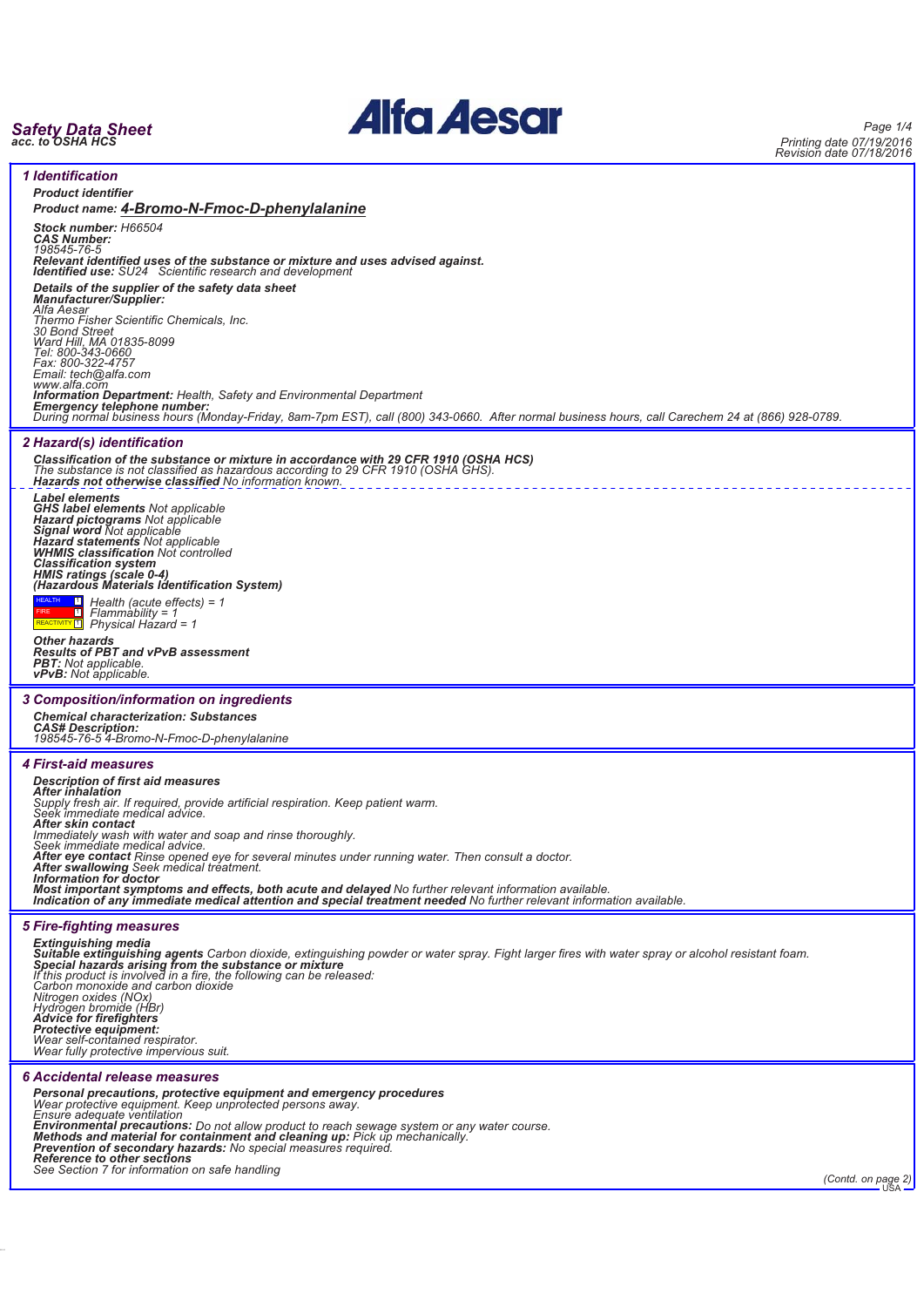|                                                                                                                                                                                                                                                                                                                                          |                                                                       |  | Revision date 07/18/2016 |
|------------------------------------------------------------------------------------------------------------------------------------------------------------------------------------------------------------------------------------------------------------------------------------------------------------------------------------------|-----------------------------------------------------------------------|--|--------------------------|
| Product name: 4-Bromo-N-Fmoc-D-phenylalanine                                                                                                                                                                                                                                                                                             |                                                                       |  |                          |
| See Section 8 for information on personal protection equipment.<br>See Section 13 for disposal information.                                                                                                                                                                                                                              |                                                                       |  | (Contd. of page 1)       |
| <b>7 Handling and storage</b>                                                                                                                                                                                                                                                                                                            |                                                                       |  |                          |
| <b>Handling</b><br>Precautions for safe handling Keep container tightly sealed.<br>Information about protection against explosions and fires: No information known.                                                                                                                                                                      |                                                                       |  |                          |
| Conditions for safe storage, including any incompatibilities                                                                                                                                                                                                                                                                             |                                                                       |  |                          |
| <b>Storage</b><br>Requirements to be met by storerooms and receptacles: Store in freezer (-20 °C).<br>Information about storage in one common storage facility:                                                                                                                                                                          |                                                                       |  |                          |
| Protect from heat.                                                                                                                                                                                                                                                                                                                       |                                                                       |  |                          |
| Store away from oxidizing agents.<br>Further information about storage conditions: Keep container tightly sealed.<br>Specific end use(s) No further relevant information available.                                                                                                                                                      |                                                                       |  |                          |
| 8 Exposure controls/personal protection                                                                                                                                                                                                                                                                                                  |                                                                       |  |                          |
| Additional information about design of technical systems:<br>Properly operating chemical fume hood designed for hazardous chemicals and having an average face velocity of at least 100 feet per minute.                                                                                                                                 |                                                                       |  |                          |
| <b>Control parameters</b><br>Components with limit values that require monitoring at the workplace:<br>The product does not contain any relevant quantities of materials with critical values that have to be monitored at the workplace.                                                                                                |                                                                       |  |                          |
| Additional information: No data<br><b>Exposure controls</b><br>Personal protective equipment<br><b>General protective and hygienic measures</b>                                                                                                                                                                                          |                                                                       |  |                          |
| Series and precautionary measures for handling chemicals should be followed.<br>The usual precautionary measures for handling chemicals should be followed.<br>Keep away from foodstuffs, beverages and feed.<br>Remove all soiled and                                                                                                   |                                                                       |  |                          |
| Maintain an ergonomically appropriate working environment.<br>Breathing equipment: Use suitable respirator when high concentrations are present.<br>Recommended filter device for short term use:                                                                                                                                        |                                                                       |  |                          |
| Use a respirator with type N95 (USA) or PE (EN 143) cartridges as a backup to engineering controls. Risk assessment should be performed to determine if air-<br>purifying respirators are appropriate. Only use equipment tested<br>Protection of hands:                                                                                 |                                                                       |  |                          |
| <i>Impervious gloves</i><br>Check protective gloves prior to each use for their proper condition.<br>The selection of suitable gloves not only depends on the material, but also on quality. Quality will vary from manufacturer to manufacturer.<br><b>Eye protection:</b> Safety glasses<br>Body protection: Protective work clothing. |                                                                       |  |                          |
| 9 Physical and chemical properties                                                                                                                                                                                                                                                                                                       |                                                                       |  |                          |
| Information on basic physical and chemical properties<br><b>General Information</b>                                                                                                                                                                                                                                                      |                                                                       |  |                          |
| <b>Appearance:</b><br>Form:                                                                                                                                                                                                                                                                                                              | Powder                                                                |  |                          |
| Odor:<br>Odor threshold:                                                                                                                                                                                                                                                                                                                 | Not determined<br>Not determined.                                     |  |                          |
| pH-value:                                                                                                                                                                                                                                                                                                                                | Not applicable.                                                       |  |                          |
| <b>Change in condition</b><br><b>Melting point/Melting range:</b><br>Boiling point/Boiling range:<br>Sublimation temperature / start:<br>Flammability (solid, gaseous)                                                                                                                                                                   | Not determined<br>Not determined<br>Not determined<br>Not determined. |  |                          |
| Ignition temperature:<br>Decomposition temperature:<br>Auto igniting:                                                                                                                                                                                                                                                                    | Not determined<br>Not determined<br>Not determined.                   |  |                          |
| Danger of explosion:<br><b>Explosion limits:</b>                                                                                                                                                                                                                                                                                         | Not determined.                                                       |  |                          |
| Lower:<br><b>Upper:</b>                                                                                                                                                                                                                                                                                                                  | Not determined<br>Not determined                                      |  |                          |
| Vapor pressure:                                                                                                                                                                                                                                                                                                                          | Not applicable.                                                       |  |                          |
| Density:<br><b>Relative density</b>                                                                                                                                                                                                                                                                                                      | Not determined<br>Not determined.                                     |  |                          |
| Vapor density<br><b>Evaporation rate</b><br>Solubility in / Miscibility with                                                                                                                                                                                                                                                             | Not applicable.<br>Not applicable.                                    |  |                          |
| <b>Water:</b><br><b>Partition coefficient (n-octanol/water): Not determined.</b><br><b>Viscosity:</b>                                                                                                                                                                                                                                    | Not determined                                                        |  |                          |
| dynamic:                                                                                                                                                                                                                                                                                                                                 | Not applicable.                                                       |  |                          |
| kinematic:<br><b>Other information</b>                                                                                                                                                                                                                                                                                                   | Not applicable.<br>No further relevant information available.         |  |                          |

## *10 Stability and reactivity*

Reactivity No information known.<br>Chemical stability Stable under recommended storage conditions.<br>Thermal decomposition / conditions to be avoided: Decomposition will not occur if used and stored according to specifications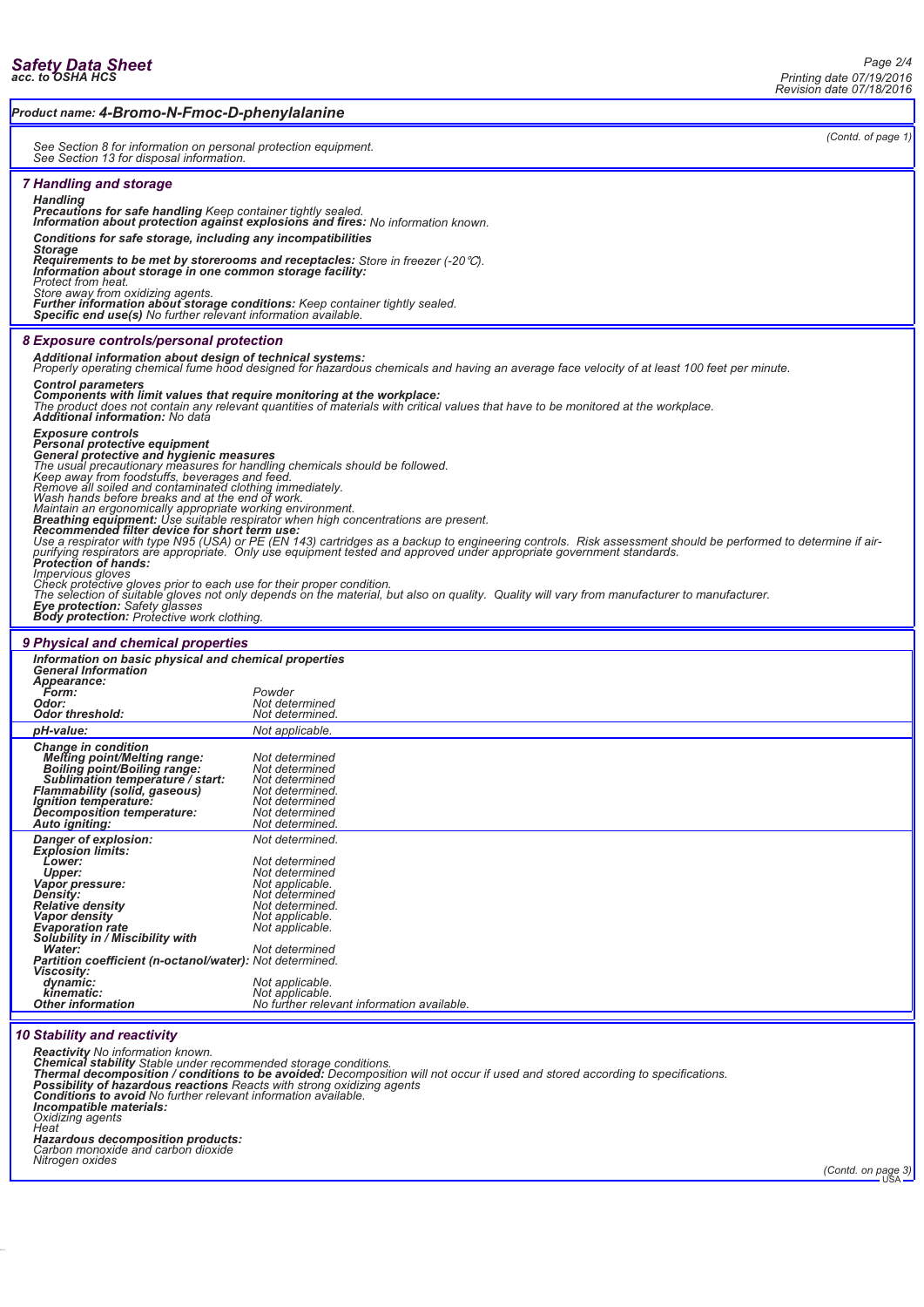*Product name: 4-Bromo-N-Fmoc-D-phenylalanine*

*(Contd. of page 2)*

| Hydrogen bromide                                                                                                                                                                                                                                                                                                                                                                                                                                                                                                                                                                                                                                                                                                                       | <i>Coma. or pago</i>                                                                                                                                                                                                                                                                                                                                                                                                                                                                                                                                                                                                                                                                                                                                                                                                                                                                                                                                                                                                                         |
|----------------------------------------------------------------------------------------------------------------------------------------------------------------------------------------------------------------------------------------------------------------------------------------------------------------------------------------------------------------------------------------------------------------------------------------------------------------------------------------------------------------------------------------------------------------------------------------------------------------------------------------------------------------------------------------------------------------------------------------|----------------------------------------------------------------------------------------------------------------------------------------------------------------------------------------------------------------------------------------------------------------------------------------------------------------------------------------------------------------------------------------------------------------------------------------------------------------------------------------------------------------------------------------------------------------------------------------------------------------------------------------------------------------------------------------------------------------------------------------------------------------------------------------------------------------------------------------------------------------------------------------------------------------------------------------------------------------------------------------------------------------------------------------------|
| <b>11 Toxicological information</b><br>Information on toxicological effects<br>Acute toxicity: No effects known.<br>LD/LC50 values that are relevant for classification: No data<br><b>Skin irritation or corrosion:</b> May cause irritation<br>Eye irritation or corrosion: May cause irritation<br>Sensitization: No sensitizing effects known.<br>Germ cell mutagenicity: No effects known.<br>Reproductive toxicity: No effects known.<br>Specific target organ system toxicity - repeated exposure: No effects known.<br>Specific target organ system toxicity - single exposure: No effects known.<br><b>Aspiration hazard:</b> No effects known.<br>Subacute to chronic toxicity: No effects known.<br>Carcinogenic categories | Carcinogenicity: No classification data on carcinogenic properties of this material is available from the EPA, IARC, NTP, OSHA or ACGIH.<br>Additional toxicological information: To the best of our knowledge the acute and chronic toxicity of this substance is not fully known.<br>OSHA-Ca (Occupational Safety & Health Administration) Substance is not listed.                                                                                                                                                                                                                                                                                                                                                                                                                                                                                                                                                                                                                                                                        |
| <b>12 Ecological information</b><br><b>Toxicity</b><br>Aquatic toxicity: No further relevant information available.<br>Persistence and degradability No further relevant information available.<br>Bioaccumulative potential No further relevant information available.<br>Mobility in soil No further relevant information available.<br>Additional ecological information:<br><b>General notes:</b><br><b>Results of PBT and vPvB assessment</b><br>PBT: Not applicable.<br>vPvB: Not applicable.<br>Other adverse effects No further relevant information available.                                                                                                                                                                | Do not allow undiluted product or large quantities to reach ground water, water course or sewage system.<br>Avoid transfer into the environment.                                                                                                                                                                                                                                                                                                                                                                                                                                                                                                                                                                                                                                                                                                                                                                                                                                                                                             |
| <b>13 Disposal considerations</b><br><b>Waste treatment methods</b><br>Uncleaned packagings:<br>Recommendation: Disposal must be made according to official regulations.                                                                                                                                                                                                                                                                                                                                                                                                                                                                                                                                                               | <b>Recommendation</b> Consult state, local or national regulations to ensure proper disposal.                                                                                                                                                                                                                                                                                                                                                                                                                                                                                                                                                                                                                                                                                                                                                                                                                                                                                                                                                |
| <b>14 Transport information</b>                                                                                                                                                                                                                                                                                                                                                                                                                                                                                                                                                                                                                                                                                                        |                                                                                                                                                                                                                                                                                                                                                                                                                                                                                                                                                                                                                                                                                                                                                                                                                                                                                                                                                                                                                                              |
| <b>UN-Number</b>                                                                                                                                                                                                                                                                                                                                                                                                                                                                                                                                                                                                                                                                                                                       |                                                                                                                                                                                                                                                                                                                                                                                                                                                                                                                                                                                                                                                                                                                                                                                                                                                                                                                                                                                                                                              |
| DOT, ADN, IMDG, IATA                                                                                                                                                                                                                                                                                                                                                                                                                                                                                                                                                                                                                                                                                                                   | Not applicable                                                                                                                                                                                                                                                                                                                                                                                                                                                                                                                                                                                                                                                                                                                                                                                                                                                                                                                                                                                                                               |
| UN proper shipping name<br>DOT, ADN, IMDG, IATA                                                                                                                                                                                                                                                                                                                                                                                                                                                                                                                                                                                                                                                                                        | Not applicable                                                                                                                                                                                                                                                                                                                                                                                                                                                                                                                                                                                                                                                                                                                                                                                                                                                                                                                                                                                                                               |
| Transport hazard class(es)<br>DOT, ADR, ADN, IMDG, IATA<br>Class                                                                                                                                                                                                                                                                                                                                                                                                                                                                                                                                                                                                                                                                       | Not applicable                                                                                                                                                                                                                                                                                                                                                                                                                                                                                                                                                                                                                                                                                                                                                                                                                                                                                                                                                                                                                               |
| Packing group<br>DOT, IMDG, IATA                                                                                                                                                                                                                                                                                                                                                                                                                                                                                                                                                                                                                                                                                                       | Not applicable                                                                                                                                                                                                                                                                                                                                                                                                                                                                                                                                                                                                                                                                                                                                                                                                                                                                                                                                                                                                                               |
| <b>Environmental hazards:</b>                                                                                                                                                                                                                                                                                                                                                                                                                                                                                                                                                                                                                                                                                                          | Not applicable.                                                                                                                                                                                                                                                                                                                                                                                                                                                                                                                                                                                                                                                                                                                                                                                                                                                                                                                                                                                                                              |
| Special precautions for user                                                                                                                                                                                                                                                                                                                                                                                                                                                                                                                                                                                                                                                                                                           | Not applicable.                                                                                                                                                                                                                                                                                                                                                                                                                                                                                                                                                                                                                                                                                                                                                                                                                                                                                                                                                                                                                              |
|                                                                                                                                                                                                                                                                                                                                                                                                                                                                                                                                                                                                                                                                                                                                        | Transport in bulk according to Annex II of MARPOL73/78 and the IBC Code Not applicable.                                                                                                                                                                                                                                                                                                                                                                                                                                                                                                                                                                                                                                                                                                                                                                                                                                                                                                                                                      |
| Transport/Additional information:                                                                                                                                                                                                                                                                                                                                                                                                                                                                                                                                                                                                                                                                                                      |                                                                                                                                                                                                                                                                                                                                                                                                                                                                                                                                                                                                                                                                                                                                                                                                                                                                                                                                                                                                                                              |
| DOT                                                                                                                                                                                                                                                                                                                                                                                                                                                                                                                                                                                                                                                                                                                                    |                                                                                                                                                                                                                                                                                                                                                                                                                                                                                                                                                                                                                                                                                                                                                                                                                                                                                                                                                                                                                                              |
| <b>Marine Pollutant (DOT):</b>                                                                                                                                                                                                                                                                                                                                                                                                                                                                                                                                                                                                                                                                                                         | No                                                                                                                                                                                                                                                                                                                                                                                                                                                                                                                                                                                                                                                                                                                                                                                                                                                                                                                                                                                                                                           |
| <b>UN "Model Regulation":</b>                                                                                                                                                                                                                                                                                                                                                                                                                                                                                                                                                                                                                                                                                                          |                                                                                                                                                                                                                                                                                                                                                                                                                                                                                                                                                                                                                                                                                                                                                                                                                                                                                                                                                                                                                                              |
| <b>15 Regulatory information</b><br><b>GHS label elements</b> Not applicable<br>Hazard pictograms Not applicable<br>Signal word Not applicable<br><b>Hazard statements</b> Not applicable<br><b>SARA Section 313 (specific toxic chemical listings)</b> Substance is not listed.<br><b>California Proposition 65</b><br><b>Prop 65 - Chemicals known to cause cancer</b> Substance is not listed.<br>Prop 65 - Developmental toxicity Substance is not listed.<br>Prop 65 - Developmental toxicity, female Substance is not listed.<br>Prop 65 - Developmental toxicity, male Substance is not listed.<br>market and use must be observed.<br>Substance is not listed.                                                                 | Safety, health and environmental regulations/legislation specific for the substance or mixture<br>National regulations<br>This product is not listed in the U.S. Environmental Protection Agency Toxic Substances Control Act Chemical Substance Inventory. Use of this product is restricted<br>to research and development only. This product must be used by or directly under the supervision of a technically qualified individual as defined by TSCA. This<br>product must not be used for commercial purposes or in formulations for commercial purposes.<br>This product is not listed on the Canadian Domestic Substances List (DSL) or the Canadian Non-Domestic Substances List (NDSL).<br><b>Information about limitation of use:</b> For use only by technically qualified individuals.<br>nter regulations, limitations and prohibitive regulations<br>Substance of Very High Concern (SVHC) according to the REACH Regulations (EC) No. 1907/2006. Substance is not listed.<br>The conditions of restrictions according to Ar |
|                                                                                                                                                                                                                                                                                                                                                                                                                                                                                                                                                                                                                                                                                                                                        | Annex XIV of the REACH Regulations (requiring Authorisation for use) Substance is not listed.                                                                                                                                                                                                                                                                                                                                                                                                                                                                                                                                                                                                                                                                                                                                                                                                                                                                                                                                                |

38.0.35